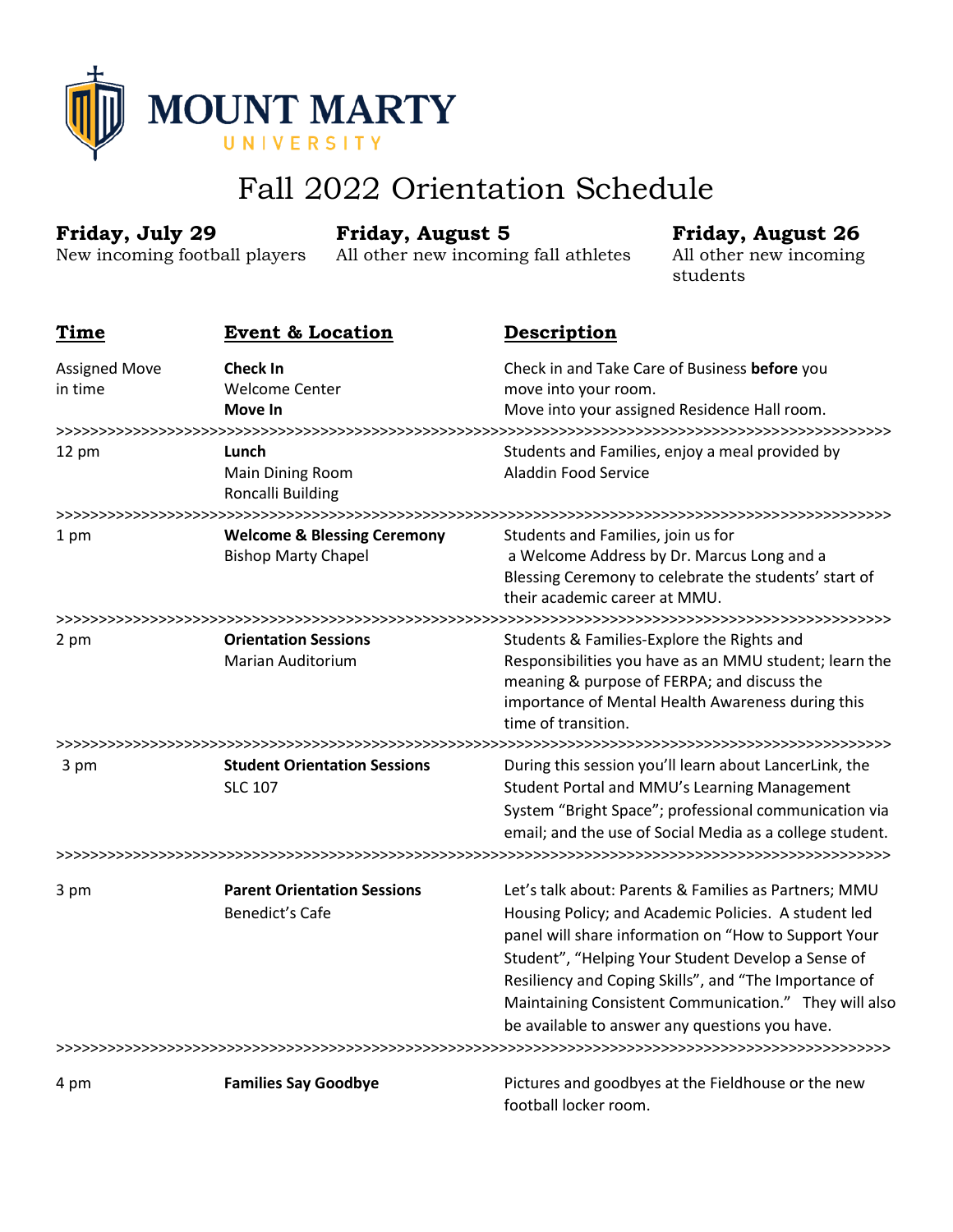

# **Saturday, August 27, 2022**

#### ALL new incoming students are required to attend the Saturday sessions. **Time Event & Location Description** 8-9 am **Breakfast** Join your Orientation Leaders and group for breakfast. Main Dining Room Pick up your name tag- **please wear all day**. >>>>>>>>>>>>>>>>>>>>>>>>>>>>>>>>>>>>>>>>>>>>>>>>>>>>>>>>>>>>>>>>>>>>>>>>>>>>>>>>>>>>>>>>>>>>>>>>>> 9 am **Orientation Groups Meeting** Get to know students in your Orientation Group though Various Locations **Internal Community** Ice Breaker activities. >>>>>>>>>>>>>>>>>>>>>>>>>>>>>>>>>>>>>>>>>>>>>>>>>>>>>>>>>>>>>>>>>>>>>>>>>>>>>>>>>>>>>>>>>>>>>>>>>> 10 am **Faculty Expectations Panel** What makes an MMU education stand out? Get insights Marian Auditorium into academics and faculty expectations at the college level-what we expect of you and what you can expect from us. >>>>>>>>>>>>>>>>>>>>>>>>>>>>>>>>>>>>>>>>>>>>>>>>>>>>>>>>>>>>>>>>>>>>>>>>>>>>>>>>>>>>>>>>>>>>>>>>>> 11 am **Resource Rendezvous** In a round robin format, get to know the people and Main Dining Room **resources that are available on campus to help you** academically, socially, mentally, on your faith journey, in the residence halls, and preparing for your future career. >>>>>>>>>>>>>>>>>>>>>>>>>>>>>>>>>>>>>>>>>>>>>>>>>>>>>>>>>>>>>>>>>>>>>>>>>>>>>>>>>>>>>>>>>>>>>>>>>> 12 noon **Lunch** Sit and eat with your Orientation Group to continue to Main Dining Room example and get to know your peers, ask your OL questions, and take a break. >>>>>>>>>>>>>>>>>>>>>>>>>>>>>>>>>>>>>>>>>>>>>>>>>>>>>>>>>>>>>>>>>>>>>>>>>>>>>>>>>>>>>>>>>>>>>>>>>> 1 pm **"A Shot of Reality"** "A Shot of Reality" is an interactive alcohol awareness Marian Auditorium program presented by two professional comedians. >>>>>>>>>>>>>>>>>>>>>>>>>>>>>>>>>>>>>>>>>>>>>>>>>>>>>>>>>>>>>>>>>>>>>>>>>>>>>>>>>>>>>>>>>>>>>>>>>> 2:30 pm **Break** >>>>>>>>>>>>>>>>>>>>>>>>>>>>>>>>>>>>>>>>>>>>>>>>>>>>>>>>>>>>>>>>>>>>>>>>>>>>>>>>>>>>>>>>>>>>>>>>>> 3 pm **Living in Community** *Residential students* will learn about Lancer community Marian Auditorium expectations and the rights and responsibilities that come with living on campus. **Navigating Community** *Students living off campus* will discuss ideas and Whitby Lounge activities that assist them in building community on MMU's campus as a commuter. >>>>>>>>>>>>>>>>>>>>>>>>>>>>>>>>>>>>>>>>>>>>>>>>>>>>>>>>>>>>>>>>>>>>>>>>>>>>>>>>>>>>>>>>>>>>>>>>>> 3:30 pm **Ice Breakers** Get to know students in your Orientation Group Various Locations The Control of through Ice Breaker activities. >>>>>>>>>>>>>>>>>>>>>>>>>>>>>>>>>>>>>>>>>>>>>>>>>>>>>>>>>>>>>>>>>>>>>>>>>>>>>>>>>>>>>>>>>>>>>>>>>>

Continued on next page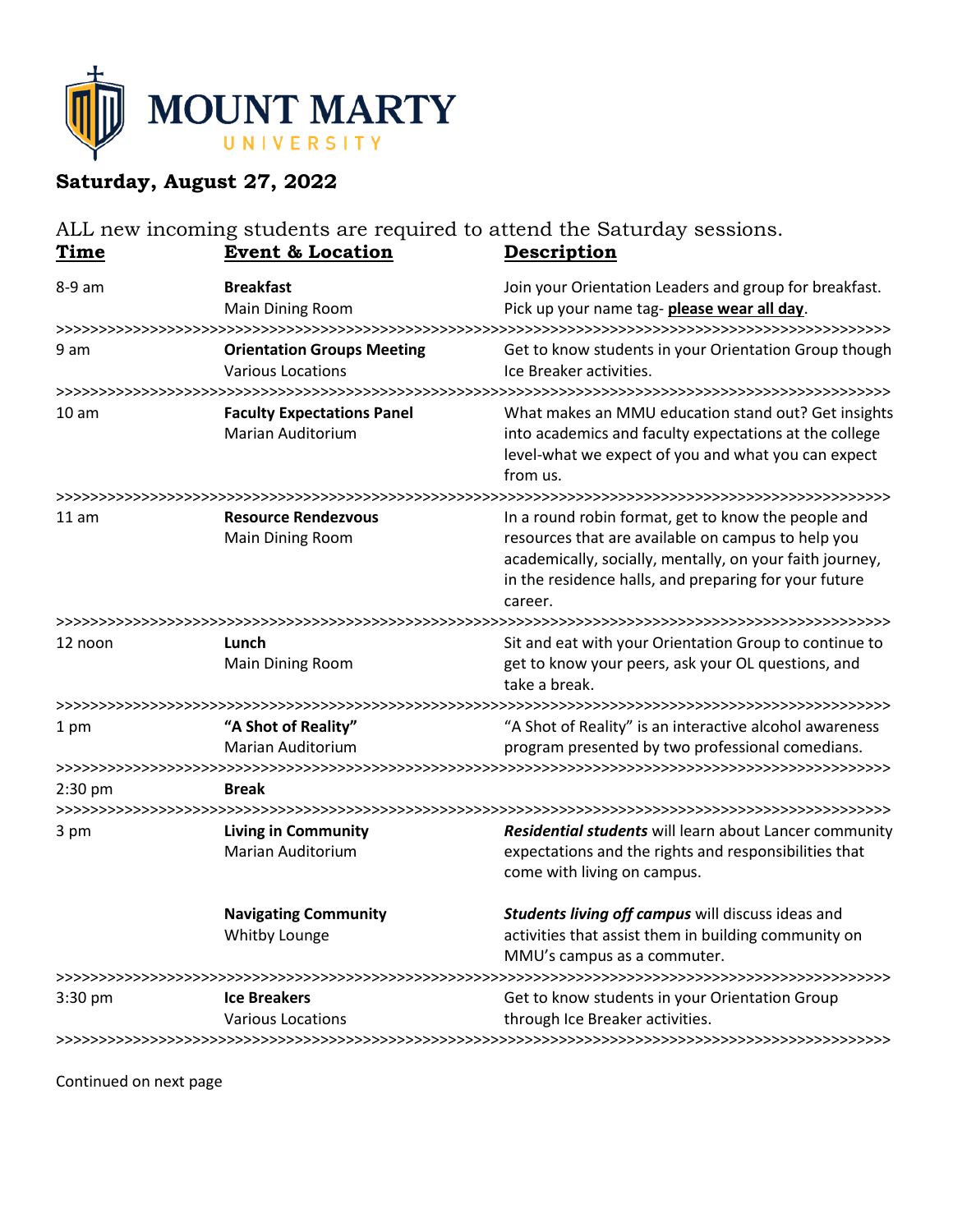

# **Saturday, August 27, 2022 (continued)**

| Time | <b>Event &amp; Location</b>          | Description                                                                                                                                                                                                                                                                                                           |
|------|--------------------------------------|-----------------------------------------------------------------------------------------------------------------------------------------------------------------------------------------------------------------------------------------------------------------------------------------------------------------------|
| 4 pm | <b>Student Panel Q&amp;A</b>         | Get the "straight scoop" from current MMU students!<br>These students will answer questions about: achieving<br>academic success; how to form, mend, and sustain<br>relationships; learning to live with a roommate; the<br>importance of getting involved and engaged on campus;<br>and things to do in Yankton, SD. |
|      |                                      |                                                                                                                                                                                                                                                                                                                       |
| 5 pm | <b>Hy-Vee Dinner</b><br>Benny's Cafe | Join your Orientation Group for a chicken dinner<br>donated by Yankton Hy-Vee. Now is a great time to<br>discuss the events of the day, ask any questions, and<br>continue building relationships with your peers.                                                                                                    |
|      |                                      |                                                                                                                                                                                                                                                                                                                       |
| 7 pm | Movie on the Lawn<br>Benny's Green   | Grab a camping chair or blanket and join us on Benny's<br>Green for an outdoor movie complete with popcorn and<br>candy add-ins, s'mores, and other treats.                                                                                                                                                           |